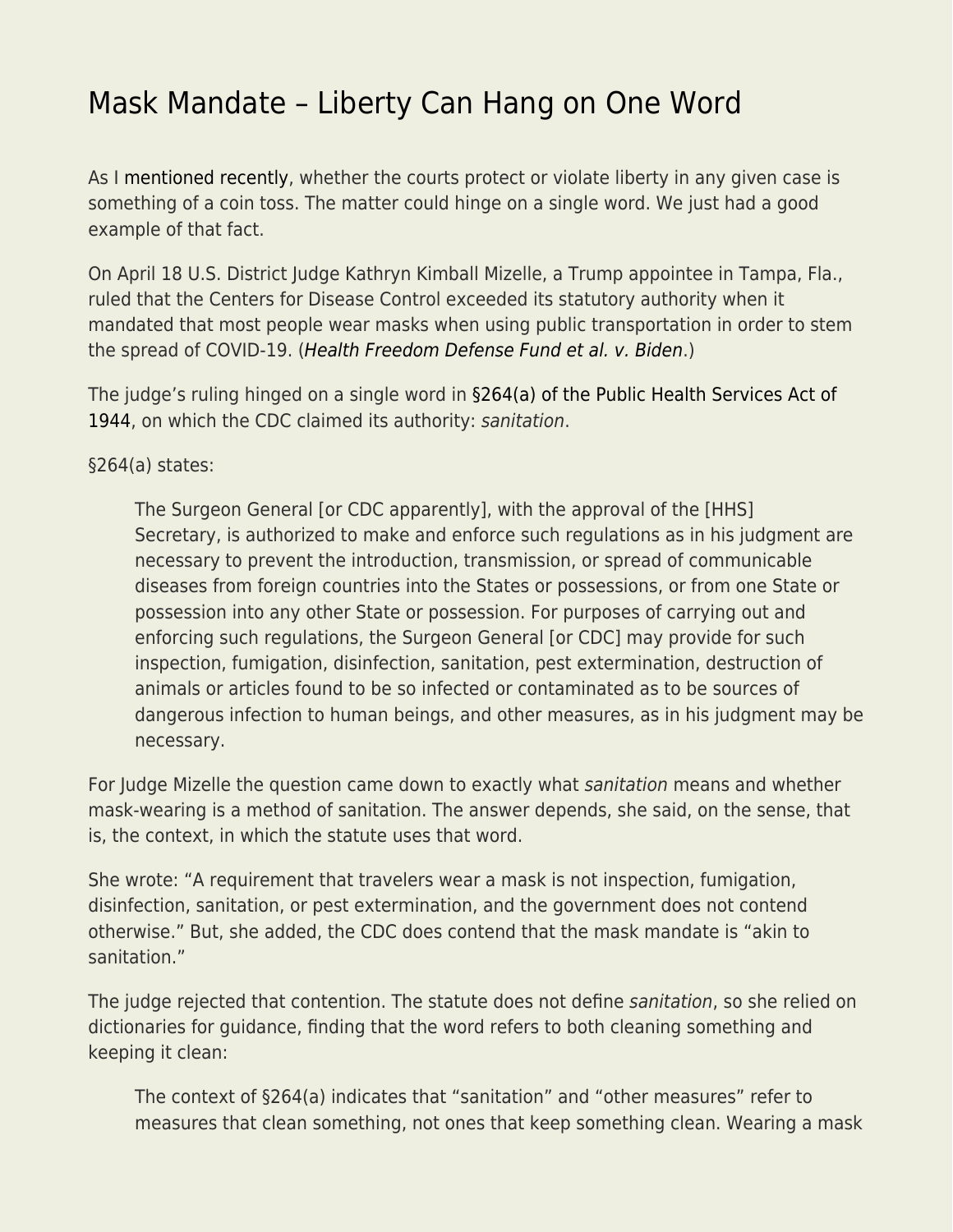cleans nothing. At most, it traps virus droplets. But it neither "sanitizes" the person wearing the mask nor "sanitizes" the conveyance. Because the CDC required mask wearing as a measure to keep something clean — explaining that it limits the spread of COVID-19 through prevention, but never contending that it actively destroys or removes it — the Mask Mandate falls outside of §264(a).

Mizelle had much more to say on why the second sense of the word doesn't apply, and she rejected other CDC claims.

My point is not to take issue with the result. I am delighted the CDC — one of those "expert" regulatory agencies that have effectively become unelected legislatures unto themselves — was reined in. Throughout the pandemic the CDC has tried to seize one unprecedented power after another. Fortunately it has not gone unchecked. When it imposed a moratorium on apartment evictions and forbade the cruise industry from operating, the courts said no. Now a court has said no to the mask mandate.

Rather, my point is that freedom can hang by a very thin thread. Judge Mizelle made a good case that in this statutory context, mask-wearing is not a method of sanitation. But what about the next judge who hears a CDC or other power-grabbing case? (As we've seen repeatedly, the party of the nominating president gives no assurance.) As former President Clinton aide Elaine Kamarck [shows](https://www.brookings.edu/blog/fixgov/2022/04/27/the-mask-mandate-decision-defies-common-sense/), it wouldn't have been a stretch for a judge to have upheld the mandate, and most Americans wouldn't have thought the reasoning off the wall. The difference between Mizelle and Kamarck looks like hair-splitting. But liberty is too precious to be left to hair-splitting.

As I [wrote](https://fee.org/articles/sotomayor-freedom-and-the-law/) in 2009, after soon-to-be Supreme Court Justice Sonia Sotomayor assured the Senate Judiciary Committee that a "judge applies the law [and not her feelings] to the facts" of the case:

Nothing in human affairs is that simple. Judgment and interpretation are required every step of the way. This is why, contrary to popular fable, the line between the rule of law and the rule of men and women is so fine as to be nonexistent. (See John Hasnas's important papers ["The Myth of the Rule of Law"](https://www.copblock.org/40719/myth-rule-law-john-hasnas/) and the ["The](https://www7.tau.ac.il/ojs/index.php/til/article/view/694/653) [Depoliticization of Law"](https://www7.tau.ac.il/ojs/index.php/til/article/view/694/653) [pdf]). Laws, which are intended to be applied to an unlimited number of unforeseeable future circumstances, do not speak for themselves. Human beings must interpret them. This does not mean language is inherently impenetrable. (I could hardly write if I believed that.) However, there is a broad middle ground between impenetrability and perfect clarity. As libertarian legal scholar [Randy](http://volokh.com/archives/archive_2009_07_12-2009_07_18.shtml#1247620080) [Barnett](http://volokh.com/archives/archive_2009_07_12-2009_07_18.shtml#1247620080) noted, "While I do not share [the] view of law as radically indeterminate, I sure think it is a whole lot more underdeterminate than Judge Sotomayor made it out to be in her testimony today."